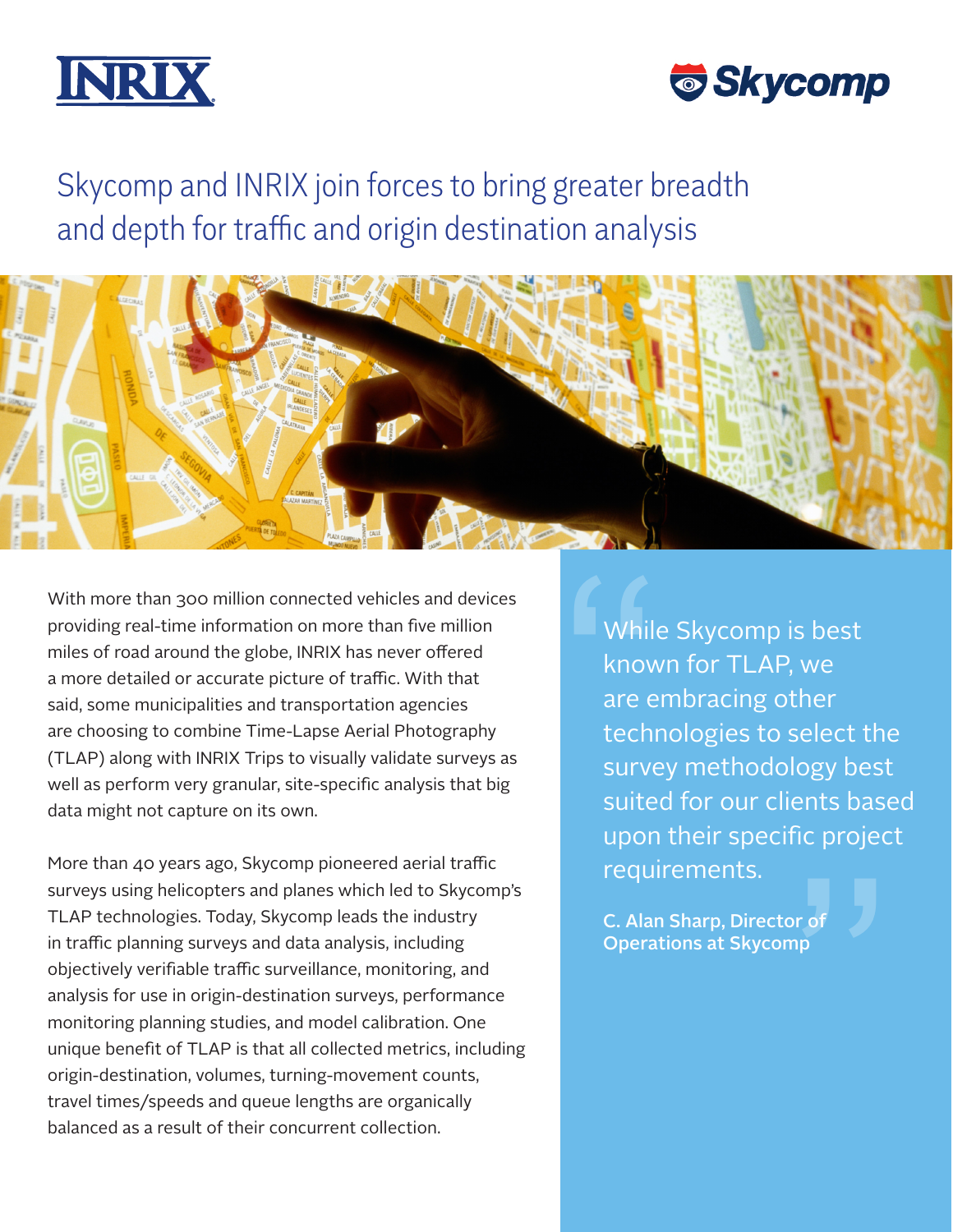

### Supportive validation for both INRIX and Skycomp.

However, some municipalities, especially those who don't reside near larger cosmopolitan areas, might wonder if INRIX Trips data has enough penetration to be truly representative of their survey area and populations. Skycomp provides the validation they need.

"We have found that overall market penetration rate for INRIX has been pretty consistent, and we measure that in a couple of different ways with hourly volume counts, with 24-hour volume counts, with monthly volume counts," said Billie Barnett, director of technical operations at Skycomp. "We have a few ways to look at the penetration rate, and we can view it from regional volume counts down to intersection turning-movement counts."

#### Rhode Island studies heavy truck traffic

Skycomp, in association with Louis Berger Group, conducted a study to measure and estimate the movements of heavy truck traffic throughout the state of Rhode Island and surrounding areas. Heavy trucks were studied at select-link sites at potential tolling locations, and within a client-provided Traffic Area Zone (TAZ) map. INRIX Trips data was used to cover the large area and time frame of the study, with Time-Lapse Aerial Photography (TLAP) used for validation purposes at selected sites. Additionally, classified vehicle counts were obtained from ground cameras so that origin-destination percentages from the INRIX data could be reliably expanded to volumes.